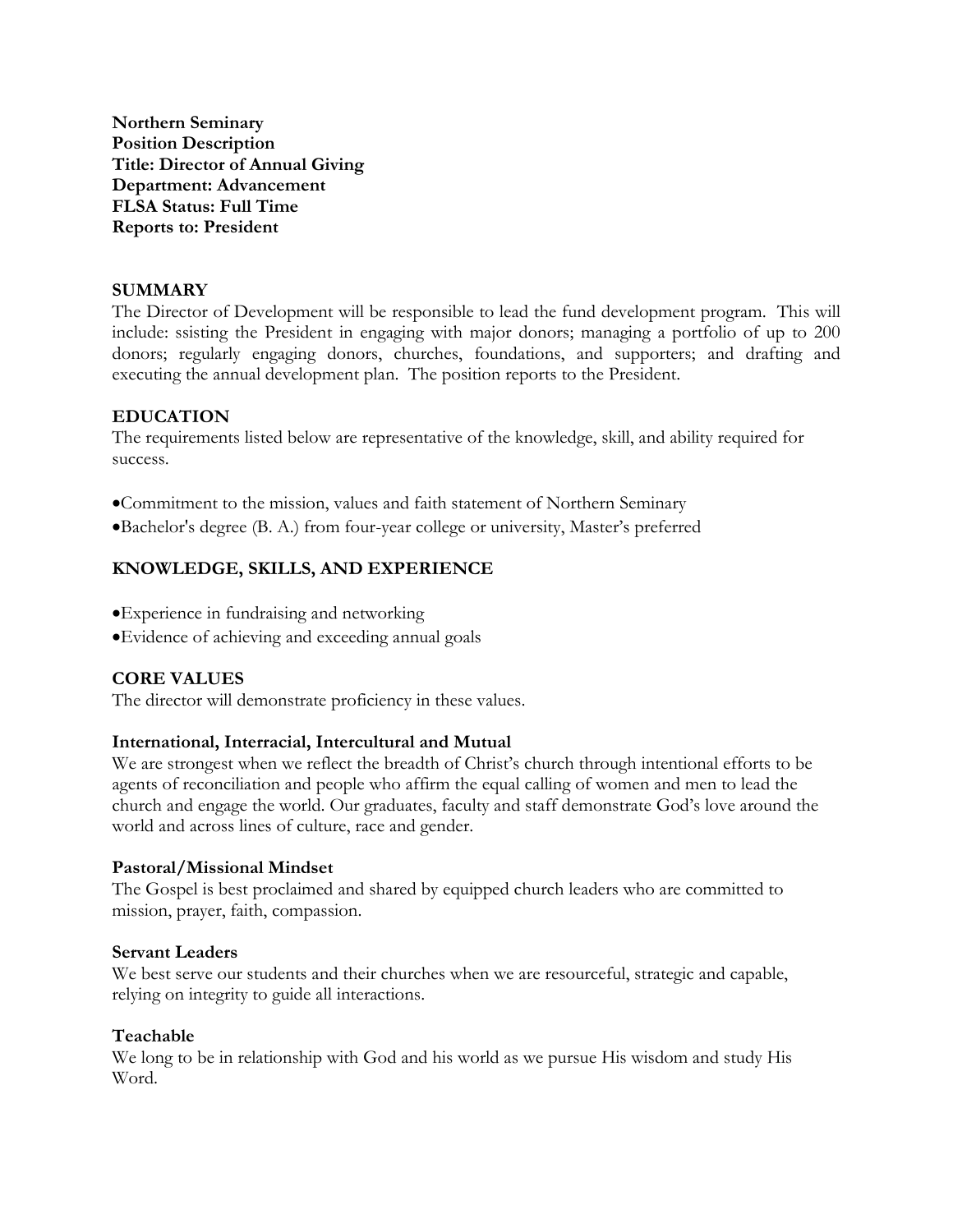## **CORE COMPETENCIES**

- **Agreement**. Complies with the Seminary Faith and Community Standard statements.
- **Interpersonal Relationships.** Promotes harmony and cooperation within working relationships; receives and makes assignments well; effectively addresses and resolves conflicts with others
- **Initiative and Self-Reliance.** Takes action without direction; uses sound judgment in decision making; looks for new and better ways to accomplish goals. Works independently.
- **Resourcefulness.** Able to develop contacts, leads, and maintain records accordingly.
- **Trust and Integrity.** Is widely trusted; seen as direct and truthful; keeps confidences; admits mistakes; adheres to an appropriate and effective set of core values; practices what he or she preaches
- **Compliance.** Complies with all federal guidelines related to FERPA and Higher Education
- **Communication.** Excellent written and oral communication skills
- **Technology.** Technologically fluent and able to use Raiser's Edge or similar database
- **Teamwork.** Comfortable working in a team environment

# **DUTIES AND RESPONSIBILITIES**

Serves as staff liaison to Advancement Committee of the trustee board, provides report as requested

Works closely with the President, Director of Special Projects, Special Assistant to the President, Executive Assistant to the President, Contract Grant Writer Supervises the advancement assistant

# **A. Case/Messaging**

- Manage the donor communication strategy
- Review and update the case statement
- **•** Prepares semi-annual direct mail and email pieces for annual fund
- Leads matching gift efforts for annual fund and/or special emphases

# **B. Prospects and Strategies**

- Carries a donor portfolio of up to 200 mid-level prospects
- Qualifies leads for President, Seminary Now, and Grow Center, moves to appropriate person for follow up
- Follows up on leads from the Grow Center, Seminary Now, and Northern Seminary contacts
- Develops new leads and prospects through networking and CRM
- **•** Prepares and manages strategies for high priority prospects
- Routinely meets 3-5 donors and/or churches each week.
- Routinely engages  $10-12$  donors and/or churches with significant contact weekly
- Plan annual giving contact and follow up process
- Plans and coordinates annual Founders Day lunch
- Assists with annual Urban Leadership Symposium and TOV for Women Conference

# **C. Planning and Reporting**

- **•** Prepares and manages the annual development plan
- Records weekly, monthly, and annual data
- Prepares reports for staff and trustees